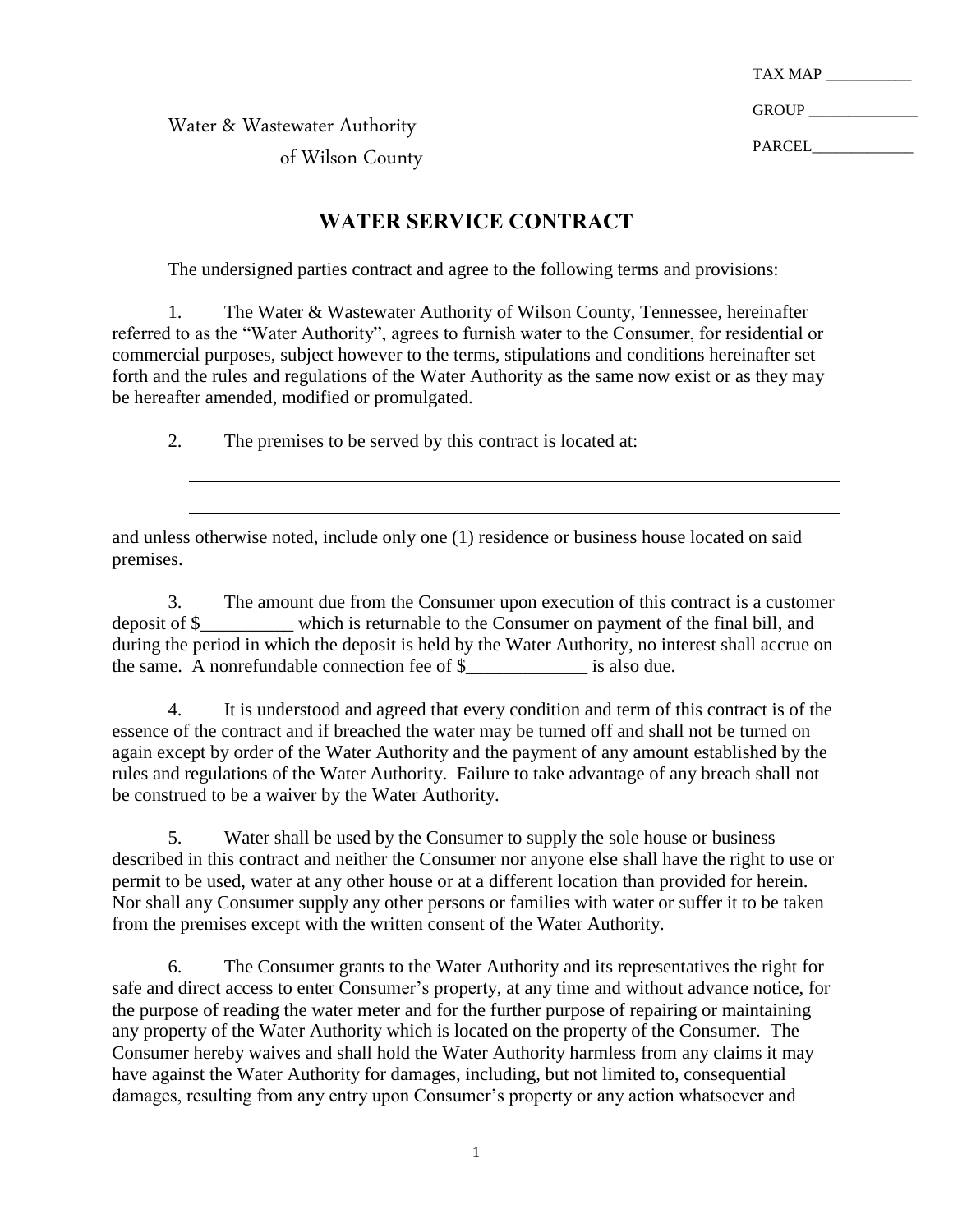howsoever taken by Water Authority in the installation, inspection, maintenance or repair of the water facility. Consumer shall not construct or place or permit to be constructed or placed any building, structure or obstruction within any easement on the premises owned by or utilized by the Water Authority.

7. The Consumer agrees to prevent the waste of water. The Water Authority shall have the right to decide what is waste of water and to restrict the use thereof.

8. The Water Authority may at any time determine the maximum amount of water that may be used by the Consumer and limit and fix the amount of water which will be supplied to the Consumer.

9. The Consumer agrees that in the event the meter or other assets of the Water Authority are damaged or destroyed by anyone other than Water Authority employees or representatives, the asset or meter shall be replaced or repaired at the Consumer's expense. The water service may be discontinued until all amounts owing have been paid in full. The Consumer agrees that the customer is only authorized to turn the water on and off at the meter, after notification to and permission of the Water Authority.

10. No part of the customer deposit shall be applied to the payment of water bills until the service has been discontinued. All such deposits shall remain with the Water Authority until all bills have been paid and this contract cancelled.

11. In the case of default in the payment of water bills in a timely manner or in the event of a default by the Consumer of any other provision of this contract, the Consumer agrees to pay reasonable cost of collection, including court costs and a reasonable or actual attorney's fee. Consumer further agrees to pay such additional penalties as may be established by the rules and regulations of the Water Authority in regard to late payment and other defaults.

12. The Water Authority is not bound to supply any quantity or quality of water and shall not be liable for failure to supply sufficient water. However, the Water Authority does bind itself to make all reasonable efforts to provide high quality water and a more than ample supply of water. The Water Authority may at any time discontinue water service to the Consumer's property without being liable in anyway.

13. The Consumer shall timely pay the Water Authority for water according to the water rate schedule adopted by the Water Authority, and such late fees and other charges as may be established by the Water Authority. It is agreed that the water rate schedule established by the Water Authority may include minimum bills and surcharges if deemed necessary by the Water Authority.

14. It is expressly understood and agreed that the rates and time for payment for water services shall be subject to increase or decrease by the Water Authority upon fifteen (15) days notice to the Consumer.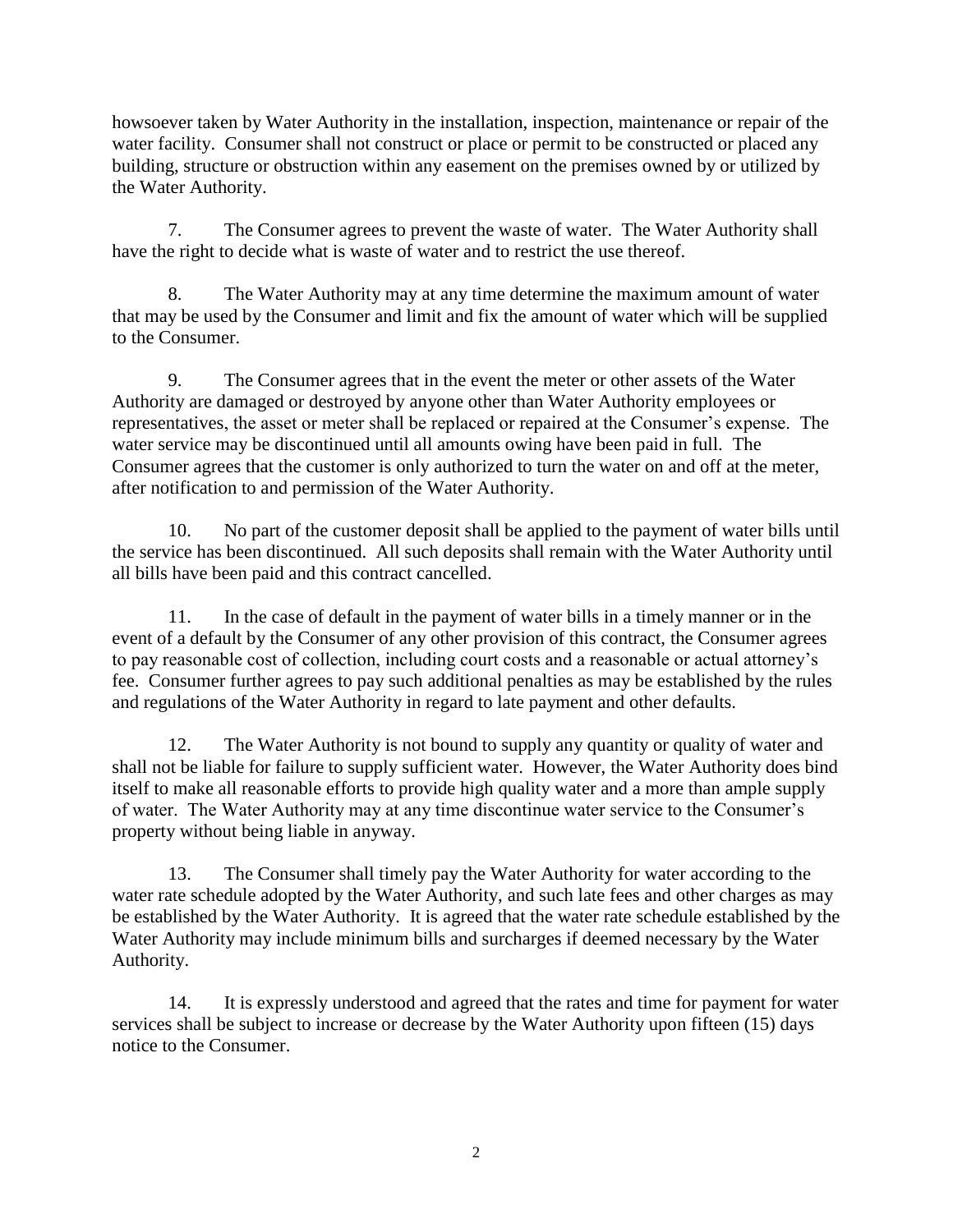15. The Consumer agrees that in the event of a default in the contract by the Consumer, that the Water Authority shall have the right to go on the premises of the Consumer and disconnect the water, and no reconnection shall be made until all payments owed by the Consumer to the Water Authority have been paid. Monthly bills and other notices will be forwarded to the Consumer at the address given in this contract and the Water Authority will not be responsible for the non-receipt of bills or notices by the Consumer.

16. The Consumer is to lay, install and maintain at his own expense all lateral or service lines or pipes on his property on the Consumer's side of the meter. The Water Authority shall not be responsible in any way to maintain said lines or pipes nor will it be charged with any duty to inspect them. The Consumer will be solely responsible for leaks or other losses incurred as a result of defects or breakage on the Consumer's side of the meter.

17. The Water Authority does not represent that the water supply will be sufficient for the use of the Consumer for protection against fire nor is fire protection in anyway within the purview of this contract.

18. The Water Authority retains the right to modify, amend or promulgate any rules and regulations, which in the discretion of the Water Authority may be necessary or desirable in the conduction of its business, and the Consumer agrees to abide by all such rules and regulations and a violation of the same shall constitute a default by the Consumer of this contract.

19. If Consumer is an owner of the premises or becomes an owner in the future, the Consumer agrees to grant to the Water Authority any and all easements or rights-of-way necessary or incidental to this water contract or to the general needs of the Water Authority. In the event Consumer fails to execute such a grant on request of the Water Authority, water service may be discontinued to the premises.

20. The Consumer shall have no right to compel by injunction or otherwise the Water Authority to furnish water nor shall the Water Authority be liable in damages to the Consumer for failure to furnish water.

21. The Consumer covenants that he is the owner or authorized Lessee of the premises described and agrees that this contract is not assignable except with the permission of the Water Authority. In the event the subject property is conveyed or the possession of the Consumer terminates, the Consumer agrees to remain liable for all charges until a new water contract is approved by the Water Authority for the property or until the Consumer gives written notice to the Water Authority of such conveyance or termination and pays all amounts owing. The Consumer agrees and does hereby bind his heirs, assigns and successors to the provisions of this contract.

22. The Consumer agrees that in the event the Consumer is in default in regard to any other contract with the Water Authority or owes any amounts to the Water Authority for past service or service pursuant to other water contracts with the Water Authority, service at the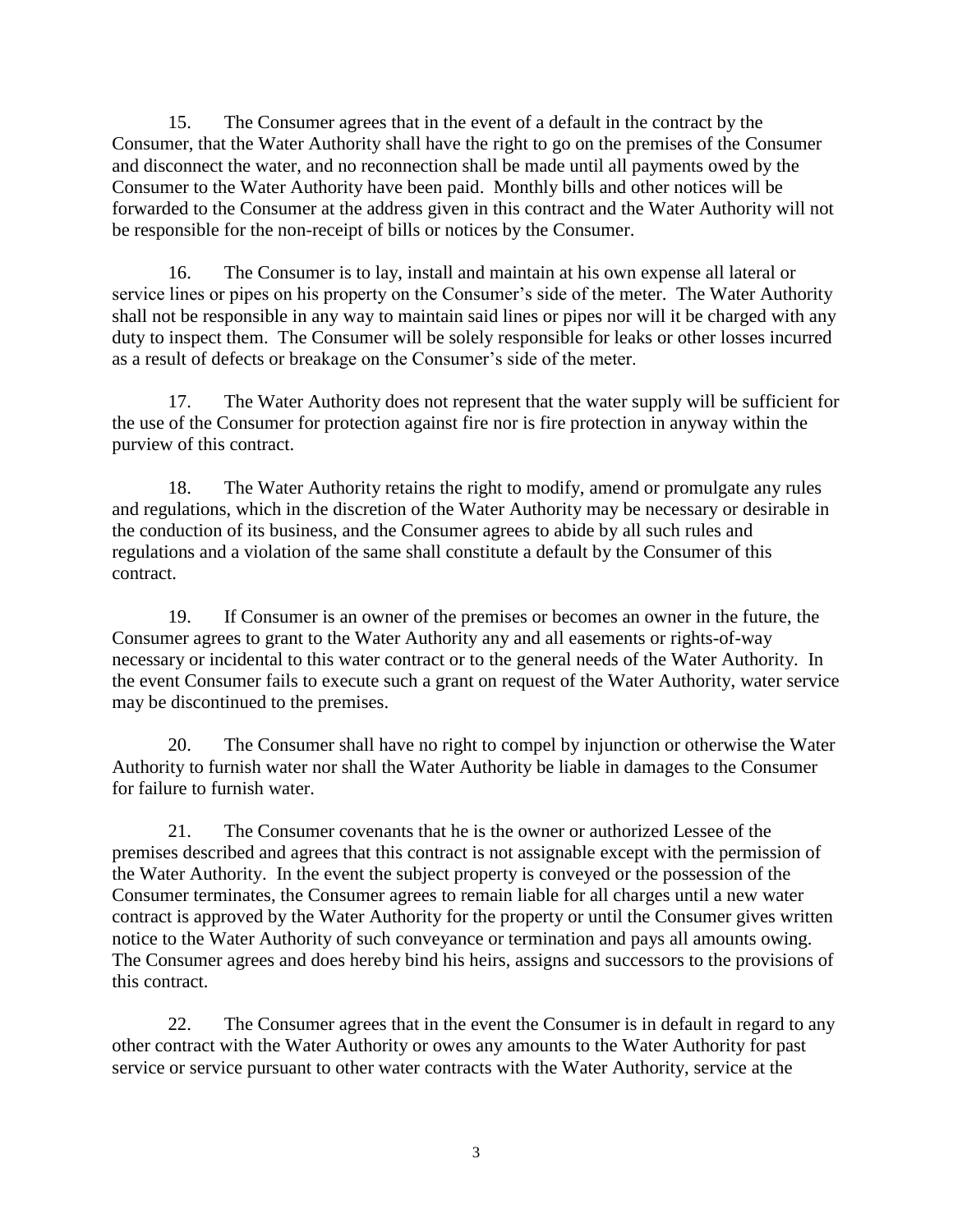location provided for in this contract may be disconnected and shall not be reconnected until such default is cured or payment is made.

23. The Consumer agrees that the customer deposit provided for under this contract may be increased by the Water Authority if the Water Authority in its discretion determines that an increase is necessary in order to provide an adequate assurance of payment of all amounts owing to the Water Authority or likely to become owing to the Water Authority in the future. Consumer agrees that in the event of such increase, he will pay the additional amounts owing within thirty (30) days or the water service provided for herein may be discontinued.

24. In the event the Consumer disputes or contests any action by the Water Authority, he shall give written notice to the Water Authority within fifteen (15) days after the action disputed. Failure to give such timely notice shall be a waiver by the Consumer of the dispute or contest. Said notice shall state the action complained of and the reasons for the complaint. The Consumer shall then be entitled to a conference with the executive director or his authorized representative. The consumer waives any further notice of his right to a conference.

25. The Consumer agrees that in the event of the death of Consumer or his absence from the state, upon termination of the water service provided pursuant to this contract, the customer deposit may be paid to any other person signing the contract with the consumer or to the Consumer's spouse or to any other adult person residing with the Consumer or to the estate of the Consumer, all at the discretion of the Water Authority. Consumer agrees that no person shall be entitled to continue receiving water service from the Water Authority pursuant to this contract without the execution of a new and separate contract unless the person has executed this contract with the Consumer.

26. The Consumer agrees that if necessary in the opinion of the Water Authority, this contract may be assigned to the Rural Development Administration or other entity as security or otherwise.

27. As used in this contract, the singular includes the plural and the masculine includes the feminine. It is further understood and agreed that this contract shall be binding upon the parties, their heirs, successors, representatives, lessees, grantees and assigns, and that there are no other implied or express covenants, representations or warranties on the part of the Water Authority.

IN WITNESS WHEREOF, the parties have executed this agreement on this the \_\_\_\_\_ day of \_\_\_\_\_\_\_\_\_\_\_\_\_\_\_\_\_\_\_\_\_\_\_, 20\_\_\_.

> **THE WATER & WASTEWATER AUTHORITY OF WILSON COUNTY, TENNESSEE** P.O. Box 545 Lebanon, Tennessee 37088

By:

Consumer: